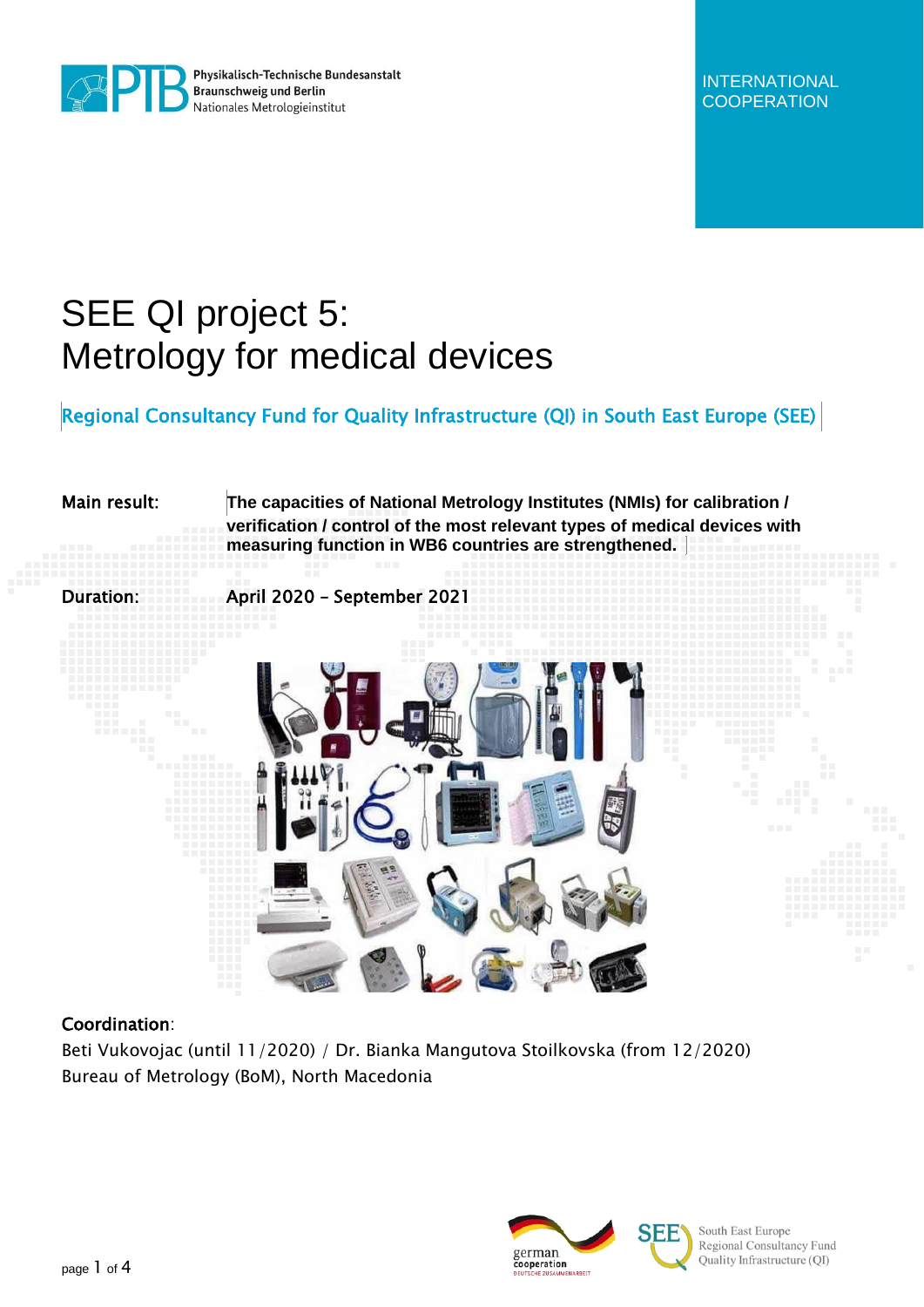

#### Background

The health of patients relies on the accuracy of medical instruments. Those medical instruments with measuring functions need to be approved, calibrated and controlled. Metrology plays an important role in this quality chain to ensure their accuracy. There are similar challenges in all WB6 countries so that it is more efficient and effective to address them conjointly. Most Medical devices with measuring functions in use are not being regulated, therefore not metrologically controlled. Capabilities for the control of various instruments are lacking. The project intended to support an alignment of WB6 countries to the EU Medical Device Regulation (EU) 2017/745 related to the control of medical instruments with measuring function.

The project was intended to be implemented according to the following steps:

- WB6 survey on medical devices with measuring function and procedures on their control
- Workshop for NMI management staff in a WB6 countries
- Implementation of the strategic plan for establishment/ improvement of the metrological capability including study tour for technical staff
- Implementation of the strategic plan as basis for legislation for control / verification of medical devices with measuring function
- Closing round table in WB6 country for common resolutions and awareness raising

As a first step, a questionnaire for the survey on the control of medical devices with measuring function in each of the 5 participating WB6 countries (Albania, Bosnia and Herzegovina, Kosovo, Montenegro, North Macedonia) was drafted in June 2020 and circulated to the national contact persons. Due to the upcoming pandemic, the feedback – in particularly from the side of the regulators – was impossible to receive. Due to everybody's focus on the COVID-19 pandemic, the project lost momentum at that stage.

#### Modification of project scope due to the COVID-19 pandemic

In late 2020, a new SEE QI project on the WB6 QI-response to the COVID-19 pandemic was prepared. In this context, stakeholders from the already ongoing SEE QI projects discussed how to contribute from the side of QI-institutions to the fight against the pandemic. One symptom of COVID-19 is an elevated body temperature. Body temperature measurement is therefore a crucial element in combating the pandemic. In many countries devices for temperature measurement are being used on a large scale — not only at airports, but also in shopping malls, etc. In public spaces, non-contact infrared forehead thermometers and thermographic cameras are widely in use. Due to the increased use of infrared thermometers (IRTs), the demand for their calibration at metrology institutes has also risen.



**SEE** South East Europe

Regional Consultancy Fund Quality Infrastructure (QI)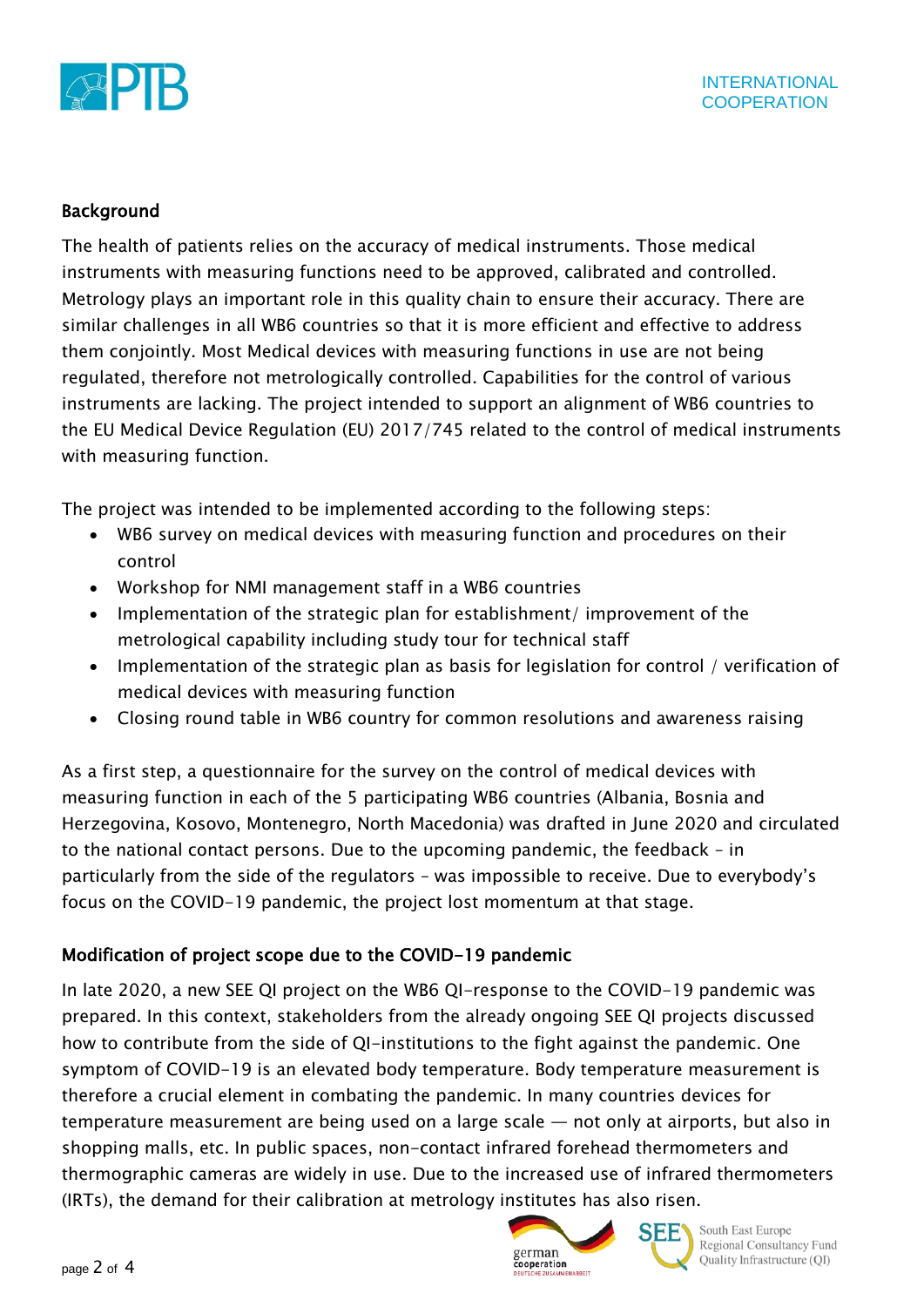

Governments expect metrology institutes to ensure that instruments measure accurately and that their measurements are traceable to the SI Units.

A questionnaire on the application on infrared body temperature measurements in the context of the fight against the pandemic was circulated to the participating National Metrology Institutes (NMIs) in November 2020. It became obvious, that non-contact infrared thermometers were widely used for this purpose. However, in none of those countries appropriate facilities for the control / calibration / verification of those instruments were available. Consequently, four WB6 countries addressed an official request to the PTB project management in late 2020 for the procurement of an infrared thermometry calibrator for the control / calibration of the instruments used in body temperature measurements in order to control the spread of the pandemic.

Considering the deadlock as regards the implementation of the original project design and the new priorities in the light of the COVID-19 pandemic, it was decided in March 2021 to stop the implementation of the original project design. Instead, it was agreed to exclusively focus on the procurement of the infrared thermometry calibrators and subsequent capacity development for their application.

#### Delivery of infrared thermometry calibrators

In late 2020 a tender process for the procurement of 4 infrared calibrators incl. transportation case was launched



FLUKE-TEMP-4180 infrared calibrator

As outcome of the tender process, a FLUKE-TEMP-4180 infrared calibrator was selected and purchased by PTB. In May 2021 the instruments were received in PTB and subsequently sent to the NMIs of Albania, Bosnia and Herzegovina, Montenegro and North Macedonia, where they were received in June 2021.

Related to the use and application of the new equipment, in a first step, freely available information material explaining non-contact thermometry in general and the use of the infrared calibrators in particular, was assembled and allocated to the NMI's staff of the respective thermometry laboratories of the 4 NMIs.